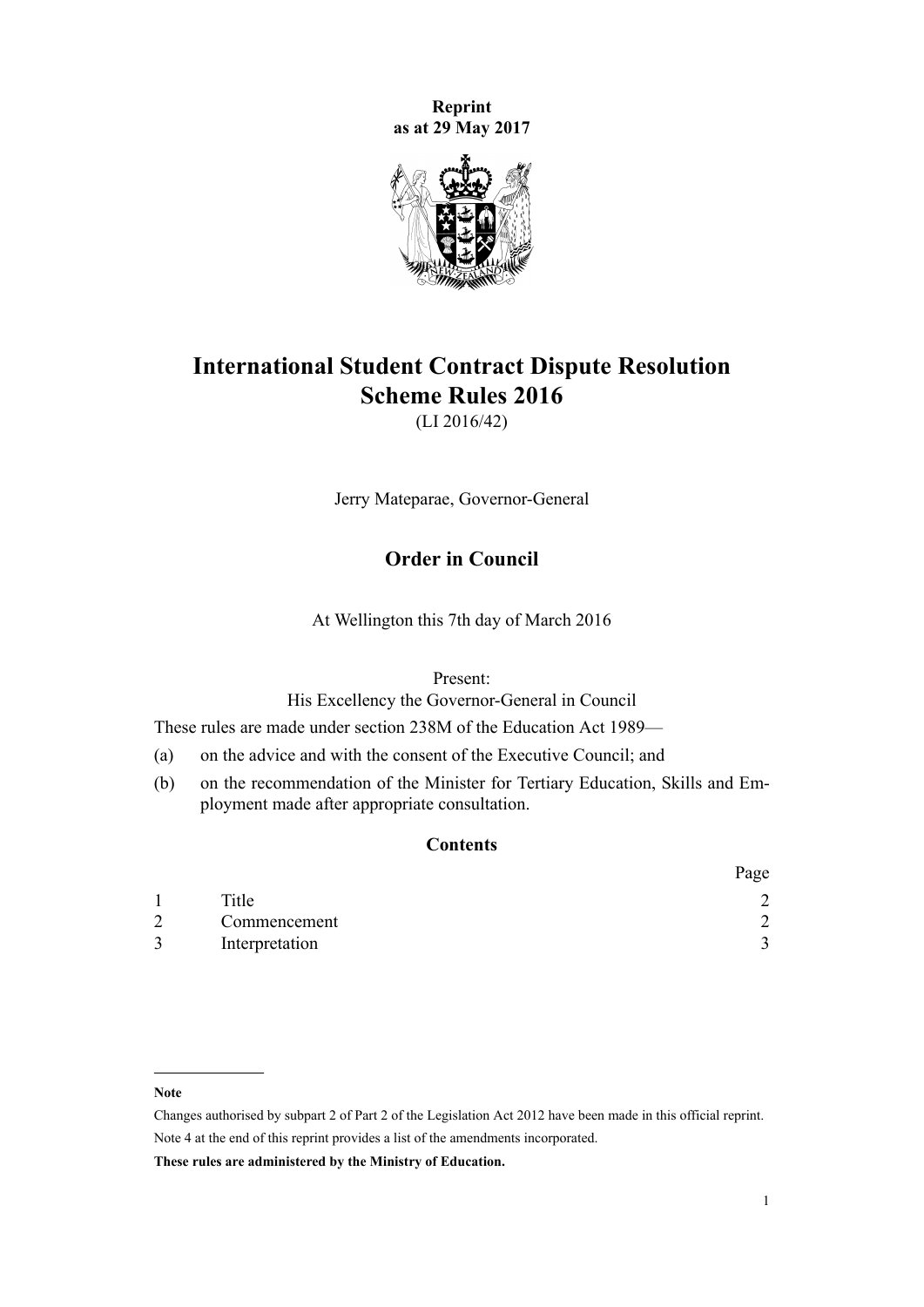#### **[Part 1](#page-3-0)**

## **[Dispute resolution process](#page-3-0)**

<span id="page-1-0"></span>

| $\overline{4}$ | How to initiate dispute                                                                    | $\overline{4}$   |
|----------------|--------------------------------------------------------------------------------------------|------------------|
| 5              | Initial response of DRS operator to dispute                                                | $\overline{4}$   |
| 6              | When DRS operator may decline to accept dispute                                            | $\overline{4}$   |
| 7              | General approach to resolving disputes                                                     | 5                |
| 8              | DRS operator must ensure parties are aware of conditions of<br>scheme                      | 5                |
| 9              | How disputes may be resolved                                                               | 5                |
| 10             | Disputes may be combined                                                                   | 6                |
| 11             | DRS operator may obtain information necessary for resolution of<br>dispute in adjudication | 6                |
| 12             | Failure to supply information in adjudication                                              | $\boldsymbol{7}$ |
| 13             | Use of information in adjudication                                                         | $\boldsymbol{7}$ |
| 14             | DRS operator must keep parties informed                                                    | $\overline{7}$   |
| 15             | Mediator or adjudicator must be independent of parties to dispute                          | $\boldsymbol{7}$ |
| 16             | Decision by adjudicator                                                                    | $\overline{7}$   |
| 17             | When final decision binding                                                                | $\,$ $\,$        |
| 18             | Remedies under final decision in dispute resolved by adjudication                          | $\,$ $\,$        |
| 19             | Termination of dispute resolution process                                                  | $\,$ $\,$        |
| 20             | <b>Application to District Court</b>                                                       | 8                |
|                | Part 2                                                                                     |                  |
|                | <b>Administration of scheme</b>                                                            |                  |
| 21             | Functions of DRS operator                                                                  | 9                |
| 22             | Powers of DRS operator                                                                     | 9                |
| 23             | DRS operator may extend time frames                                                        | 9                |

 [Appointees of DRS operator](#page-8-0) [9](#page-8-0) [DRS operator must ensure accessibility of scheme](#page-9-0) [10](#page-9-0) [DRS operator may publish case studies](#page-9-0) [10](#page-9-0) [DRS operator must report systemic issues, etc](#page-9-0) [10](#page-9-0) [Annual report](#page-9-0) [10](#page-9-0)

[Monitoring operation of scheme](#page-10-0) [11](#page-10-0)

# **Rules**

#### **Title**

These rules are the International Student Contract Dispute Resolution Scheme Rules 2016.

#### **Commencement**

These rules come into force on 1 July 2016.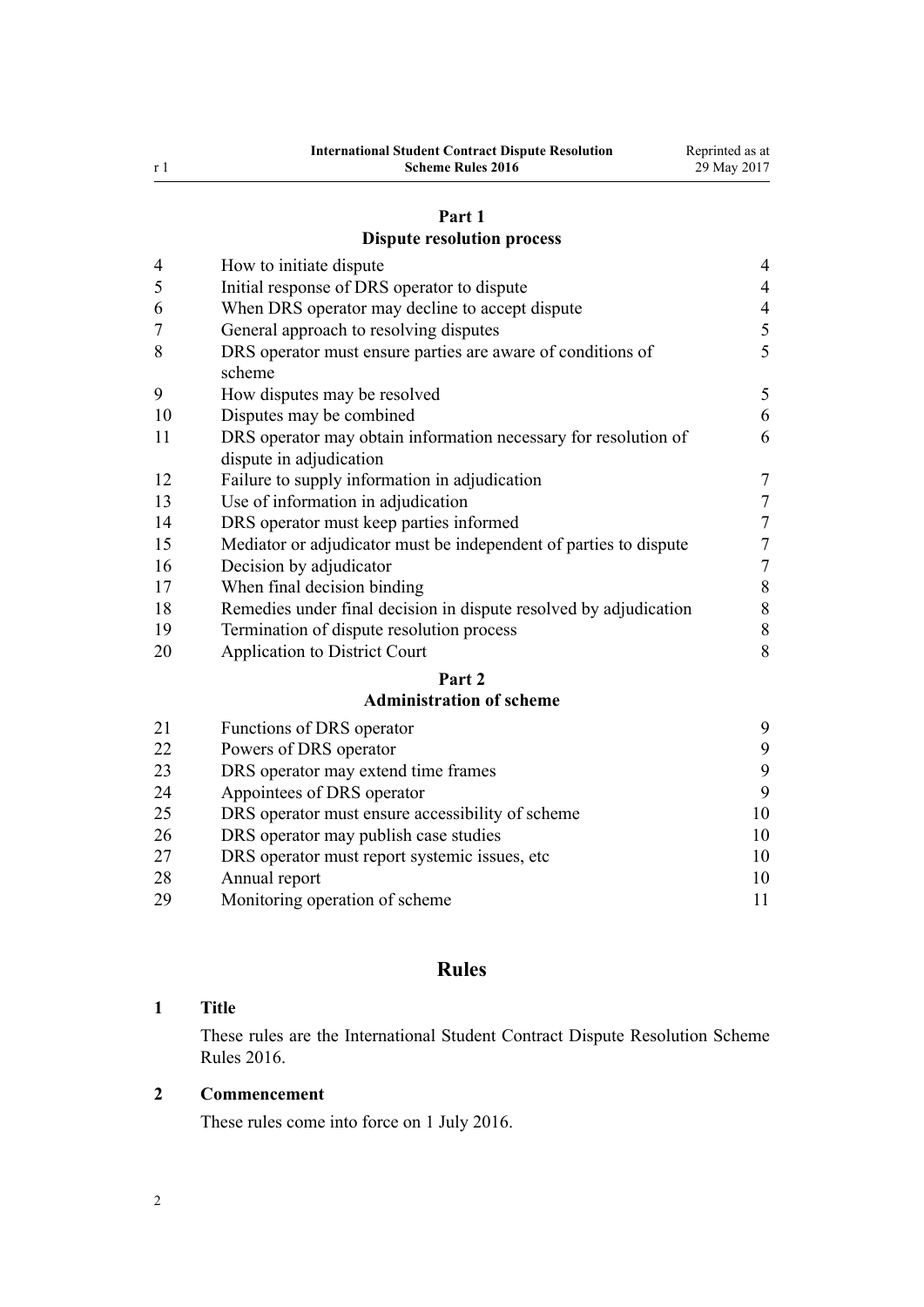## <span id="page-2-0"></span>**3 Interpretation**

(1) In these rules, unless the context otherwise requires,—

**Act** means the [Education Act 1989](http://prd-lgnz-nlb.prd.pco.net.nz/pdflink.aspx?id=DLM175958)

**adjudicator** means an adjudicator appointed by the DRS operator

**appoint** includes engage or employ, and **appointee** has a corresponding meaning

**code** means the [Education \(Pastoral Care of International Students\) Code of](http://prd-lgnz-nlb.prd.pco.net.nz/pdflink.aspx?id=DLM6748146) [Practice 2016](http://prd-lgnz-nlb.prd.pco.net.nz/pdflink.aspx?id=DLM6748146)

**code administrator** means the person or agency appointed under [section](http://prd-lgnz-nlb.prd.pco.net.nz/pdflink.aspx?id=DLM6890479) [238FA\(1\)](http://prd-lgnz-nlb.prd.pco.net.nz/pdflink.aspx?id=DLM6890479) of the Act to be responsible for administering the code

**dispute** means a dispute between an international student and a provider that is contractual or financial, or both

**DRS operator** means the person or agency appointed under [section 238J\(4\)\(a\)](http://prd-lgnz-nlb.prd.pco.net.nz/pdflink.aspx?id=DLM6890475) of the Act to be responsible for administering the scheme

**enrol** means register or admit a person as a student to receive educational instruction provided by a signatory after the student has accepted an offer of educational instruction from the signatory, and **enrolment** has a corresponding meaning

**international student** has the same meaning as in [section 238D](http://prd-lgnz-nlb.prd.pco.net.nz/pdflink.aspx?id=DLM185907) of the Act

**legal guardian**, in relation to an international student, means a person who, by court or testamentary appointment, is responsible for the student's well-being and financial support and provides for the care of the student in the student's home country

**mediator** means a mediator appointed by the DRS operator

**Minister** means the Minister for Tertiary Education, Skills and Employment

**provider** has the same meaning as in [section 238D](http://prd-lgnz-nlb.prd.pco.net.nz/pdflink.aspx?id=DLM185907) of the Act

**scheme** means the International Student Contract Dispute Resolution Scheme established by [section 238J](http://prd-lgnz-nlb.prd.pco.net.nz/pdflink.aspx?id=DLM6890475) of the Act

**serious misconduct**, in relation to a provider, means misconduct that the DRS operator considers, on reasonable grounds, to be fraudulent or grossly negligent or a breach of any applicable law or regulations or the code

**student claimant**, in relation to a provider,—

(a) means a person who—

- (i) is an international student enrolled by the provider; or
- (ii) is a former international student enrolled by the provider; or
- (iii) intends to be, or is in the process of being, enrolled by the provider as an international student; and
- (b) includes a parent or legal guardian of a person in paragraph (a)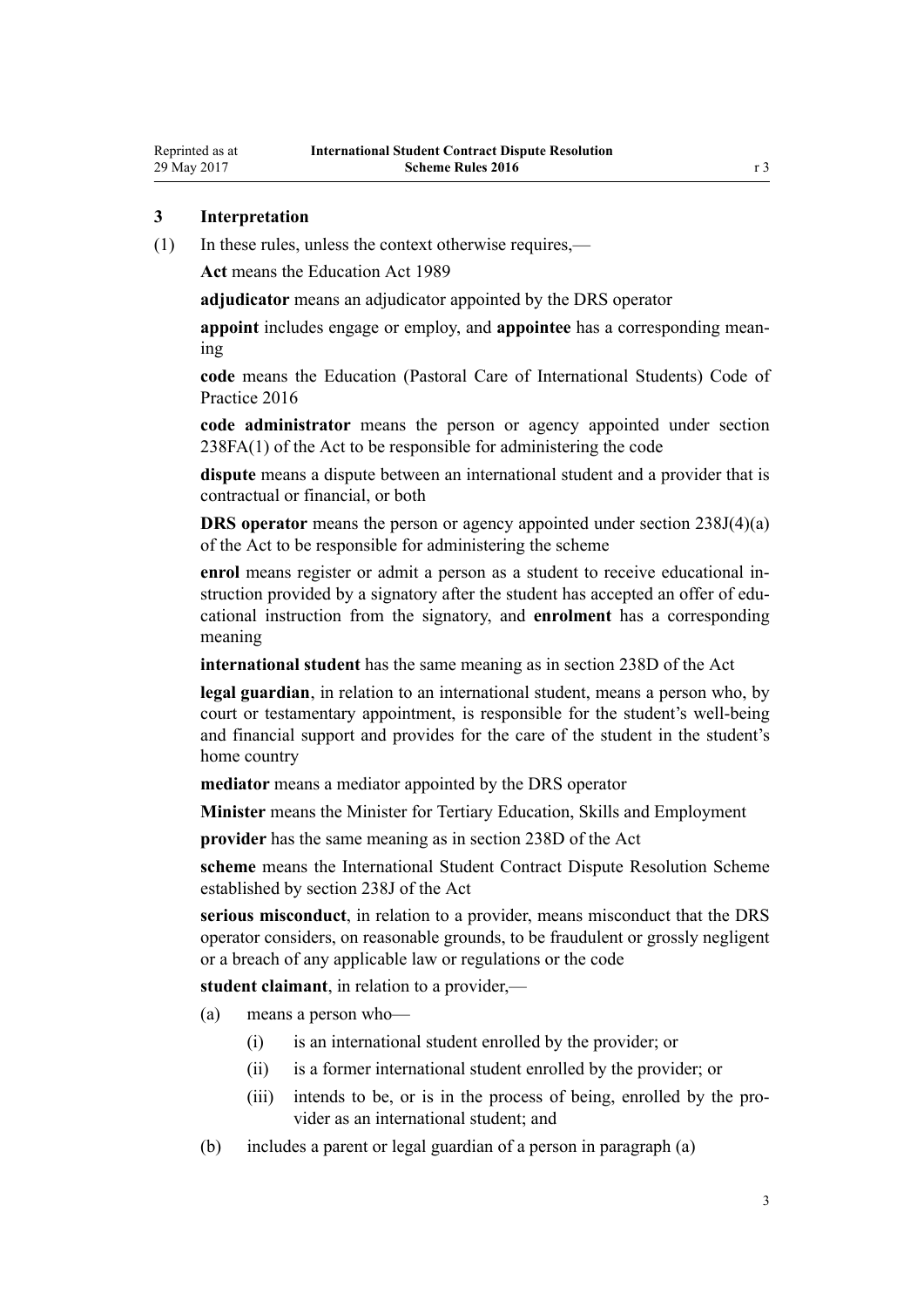<span id="page-3-0"></span>**systemic issue** means an issue that has material implications that not only affect the parties to a particular dispute but also relate to the systems, processes, or conduct of the provider who is the subject of a claim.

(2) A term that is used in these rules and defined in the Act but not in these rules has the same meaning as in the Act.

## **Part 1**

## **Dispute resolution process**

## **4 How to initiate dispute**

- (1) A student claimant may initiate a dispute against a provider by making a claim under the scheme to the DRS operator.
- (2) A student claimant may make a claim under the scheme free of charge.
- (3) The claim may be made in writing or orally.
- (4) The DRS operator must record in writing a claim made orally and confirm the record of the claim with the student claimant.
- (5) The DRS operator must provide reasonable support (such as interpretation support) to enable a student claimant to make a claim.

## **5 Initial response of DRS operator to dispute**

The DRS operator must give written notice to the student claimant and to the provider within 10 working days after the claim is made that—

- (a) acknowledges receipt of the claim and its nature; and
- (b) states either that the dispute is accepted, or that the dispute is not covered by the DRS and explains why; and
- (c) if appropriate, directs the student claimant to the code administrator or other appropriate authorities; and
- (d) if the provider has not yet been given the opportunity to resolve the issue raised by the dispute, directs the student claimant to the provider.

## **6 When DRS operator may decline to accept dispute**

The DRS operator may decline to accept a dispute for resolution under the scheme if the DRS operator considers that the scheme does not cover the dispute for 1 or more of the following reasons:

- (a) the provider has not been given an opportunity to resolve the issue raised by the dispute:
- (b) the dispute is being addressed in another forum:
- (c) the dispute would be more appropriately dealt with by a court, tribunal, or other authority:
- (d) the dispute has been previously dealt with under the scheme: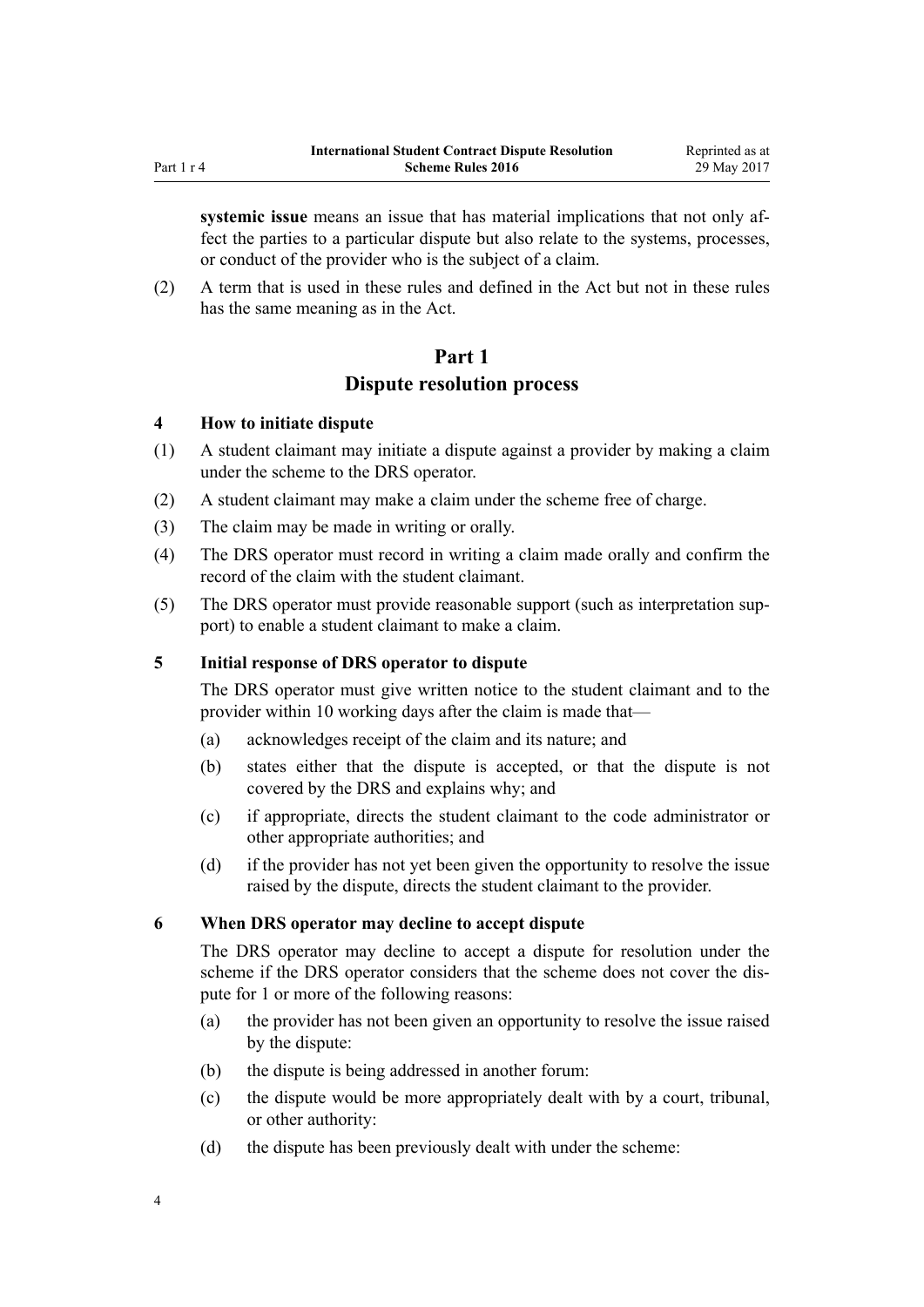- <span id="page-4-0"></span>(e) the claim is frivolous or vexatious:
- (f) given the age of the dispute, it is no longer feasible to gather sufficient evidence or other information for resolution of the dispute under the scheme.

## **7 General approach to resolving disputes**

The DRS operator must consider and deal with a dispute in a timely, cost-effective, and fair manner and, in particular, in a way that—

- (a) encourages the parties to work towards a mutually agreed solution; and
- (b) maximises the use of consensual measures to resolve the dispute, that is, favouring negotiation and mediation before adjudication, unless negotiation and mediation are not appropriate for resolving the dispute; and
- (c) takes the views of the parties into account in the decision on measures to resolve the dispute; and
- (d) is consistent with the principles of natural justice; and
- (e) is on a without prejudice basis.

## **8 DRS operator must ensure parties are aware of conditions of scheme**

The DRS operator must ensure that the parties to the dispute are aware of the conditions of entering the scheme, including the following conditions:

- (a) rule 9(4)(a) (adjudicator not bound by rules of evidence or previous decision):
- (b) rule 9(4)(b) (adjudicator determines dispute according to substantial merits and justice of the case):
- (c) rule 9(5) (confidentiality of negotiation and mediation):
- (d) [rule 27](#page-9-0) (DRS operator must report systemic issues, serious misconduct, and breach of rules).

#### **9 How disputes may be resolved**

- (1) The DRS operator may decide to use any 1 or more of the following methods to resolve a dispute:
	- (a) negotiation:
	- (b) mediation:
	- (c) adjudication.
- (2) The DRS operator may decide the procedures to be followed under the method selected, consistent with these rules.
- (3) The DRS operator, including a mediator or an adjudicator,—
	- (a) must act in accordance with what is fair and reasonable in all the circumstances; and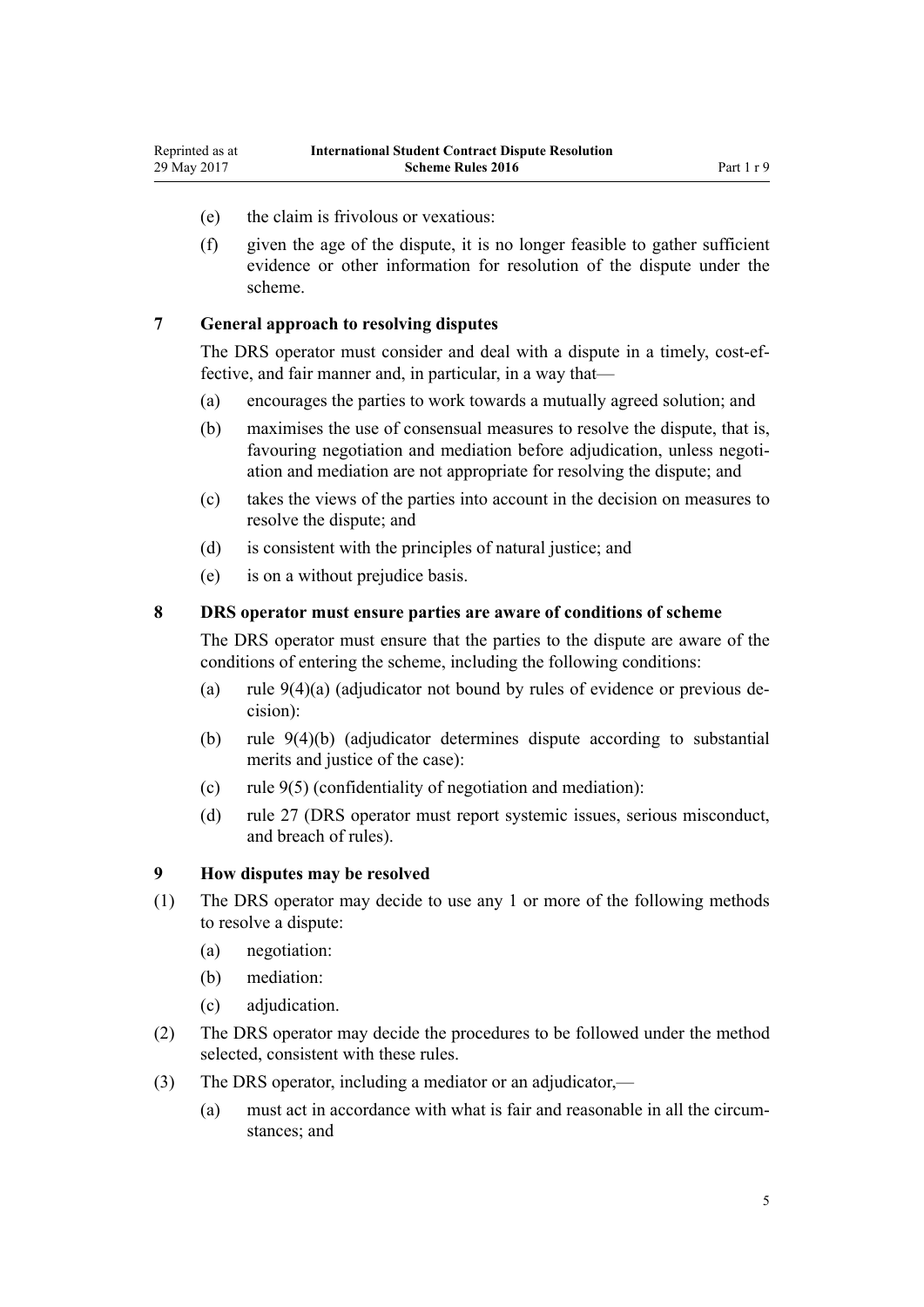- (b) must have regard to the law, the relevant good practice, the code, and other Government policies.
- (4) However, in an adjudication, the DRS operator, including an adjudicator,—
	- (a) is not bound by the rules of evidence or previous decisions; and
	- (b) must determine the dispute according to the substantial merits and justice of the case, and in doing so is not bound to give effect to strict legal obligations or to legal forms or technicalities.
- (5) The process and outcome of dispute resolution by negotiation or mediation is confidential to the parties to the dispute.
- (6) The DRS operator may direct the parties to a dispute to other appropriate authorities for assistance or interventions.

## **10 Disputes may be combined**

<span id="page-5-0"></span>Part 1 r 10

The DRS operator may combine disputes for single resolution when the DRS operator considers that it is sensible to do so.

## **11 DRS operator may obtain information necessary for resolution of dispute in adjudication**

- (1) For the purpose of obtaining information necessary for the resolution of a dispute by adjudication, the DRS operator may make any inquiries that are fair and reasonable in the circumstances.
- (2) A party to a dispute being resolved by adjudication must supply any information requested by the DRS operator unless—
	- (a) the supply of the requested information would breach an obligation of confidence owed to a third person who has refused consent to the supply of the information; or
	- (b) the information is subject to legal professional privilege, or was provided to the party on a without prejudice basis; or
	- (c) the party does not have the information or it is not within its control.
- (3) In requesting information, the DRS operator may specify a reasonable time period within which the party concerned must supply the information.
- (4) As soon as practicable after receiving a request by the DRS operator for information and in any event within any time period specified in the request, a party must—
	- (a) comply with the request; or
	- (b) object to supplying the information and give reasons why the party cannot or should not supply it.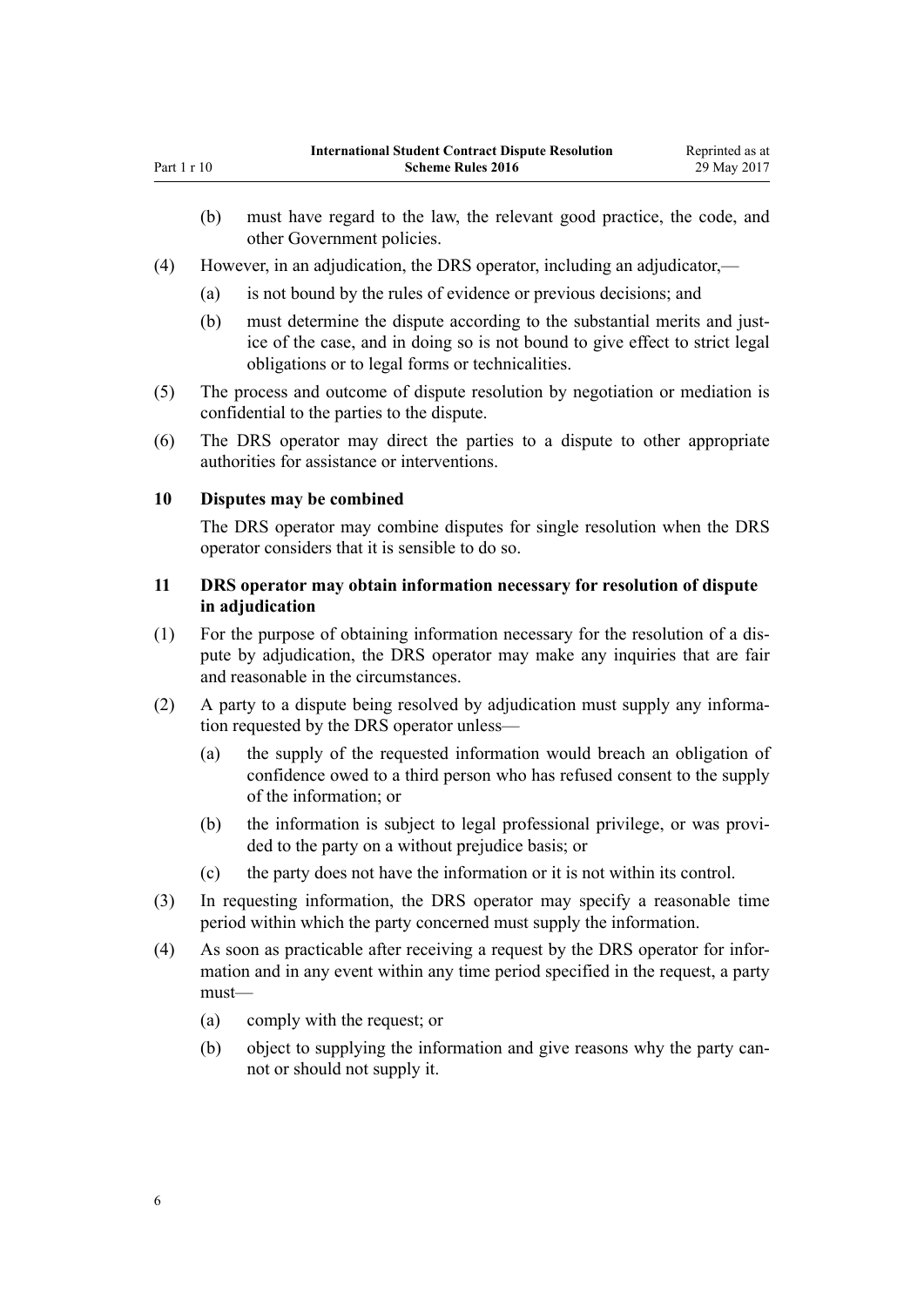#### <span id="page-6-0"></span>**12 Failure to supply information in adjudication**

- (1) This rule applies where a party to a dispute being resolved by adjudication fails to comply with a request for information by the DRS operator and none of the exceptions in [rule 11\(2\)](#page-5-0) apply.
- (2) If the party is the student claimant, the DRS operator may decline to continue consideration of the dispute.
- (3) Whoever the party is, the DRS operator may proceed to resolve the dispute on the basis that an adverse inference may be drawn from the party's failure to comply.

#### **13 Use of information in adjudication**

- (1) For the purpose of resolving a dispute by adjudication, the DRS operator may consider any information obtained by it or supplied to it.
- (2) The DRS operator may assume that a party to a dispute consents to the full disclosure to other parties of information supplied by it, unless the party supplying the information expressly limits disclosure.

#### **14 DRS operator must keep parties informed**

The DRS operator must—

- (a) keep the parties to a dispute informed; and
- (b) ensure that each party has a reasonable opportunity to be informed of, and to respond to, the arguments or submissions of the other parties.

#### **15 Mediator or adjudicator must be independent of parties to dispute**

The DRS operator must appoint as a mediator or an adjudicator in a dispute under the scheme only a person who is independent of the parties to the dispute.

#### **16 Decision by adjudicator**

- (1) The adjudicator in a dispute, before making a final decision, must give the parties notice of his or her proposed decision reached on the basis of information held by the DRS operator.
- (2) The adjudicator's notice of the proposed decision must be in writing and must allow a period of 10 working days after sending the notice for the parties to make further submissions and for further consideration of the dispute.
- (3) If the dispute is not resolved within the 10-working-day period, and after considering any further submissions received from the parties, the adjudicator may make a final decision in the dispute, which decision may differ from the proposed decision notified to the parties.
- (4) The adjudicator must give notice in writing to the parties of the final decision and the reasons for the decision.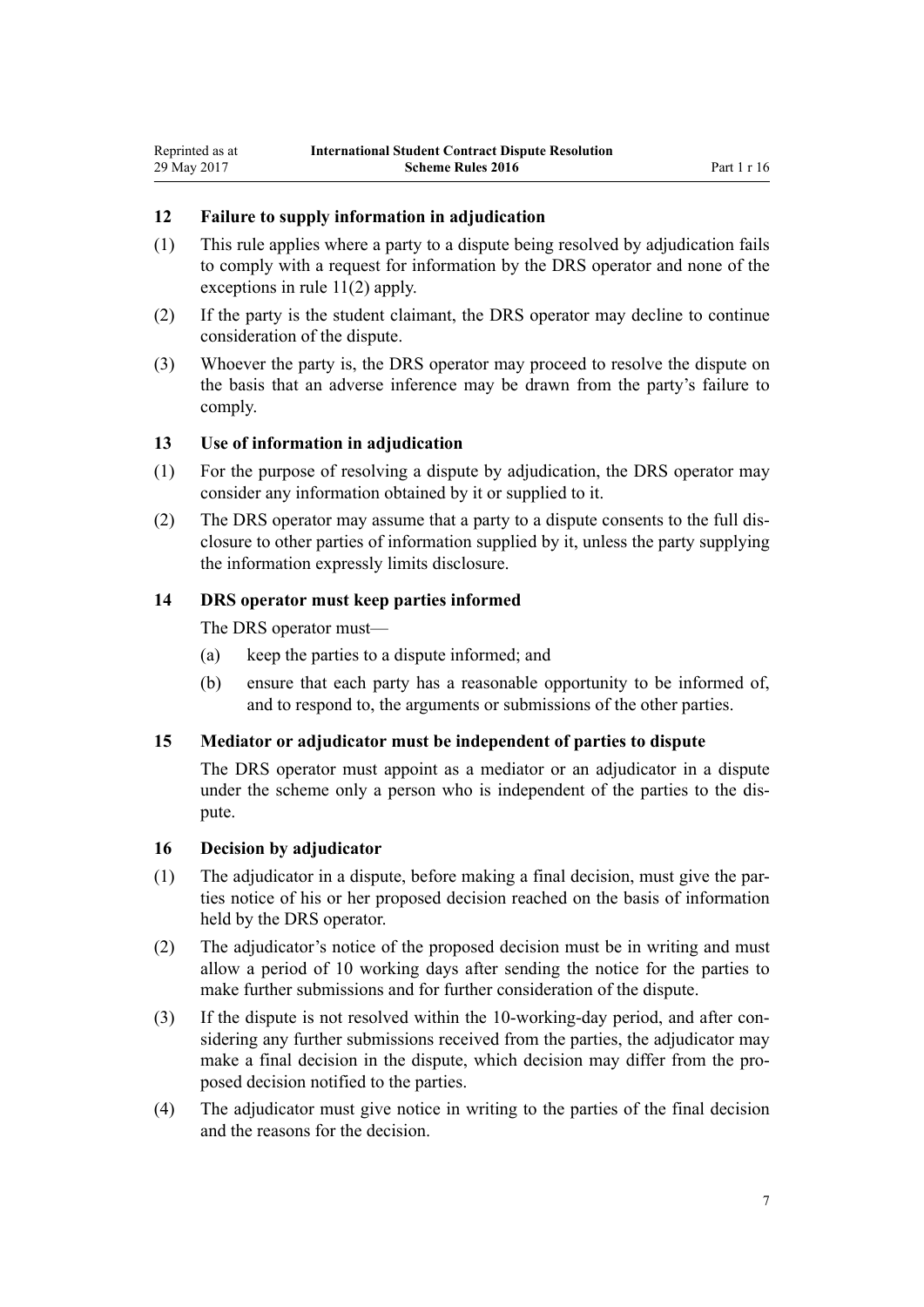<span id="page-7-0"></span>Rule 16(4): replaced, on 29 May 2017, by [rule 4](http://prd-lgnz-nlb.prd.pco.net.nz/pdflink.aspx?id=DLM7210708) of the International Student Contract Dispute Resolution Scheme Amendment Rules 2017 (LI 2017/75).

#### **17 When final decision binding**

A final decision becomes binding on the parties to a dispute on the date that notice is given in accordance with [rule 16\(4\).](#page-6-0)

Rule 17: replaced, on 29 May 2017, by [rule 5](http://prd-lgnz-nlb.prd.pco.net.nz/pdflink.aspx?id=DLM7210709) of the International Student Contract Dispute Resolution Scheme Amendment Rules 2017 (LI 2017/75).

#### **18 Remedies under final decision in dispute resolved by adjudication**

An adjudicator in a dispute may direct the following remedies:

- (a) that the provider pay the student claimant an amount not exceeding \$200,000:
- (b) that the provider take any other action directed by the adjudicator to remedy the matter complained about:
- (c) that the provider provide non-monetary redress for any loss or damage suffered:
- (d) that the provider cease the conduct that has given rise to the claim.

#### **19 Termination of dispute resolution process**

A dispute resolution process under the scheme is terminated if—

- (a) the parties notify the DRS operator in writing that they have entered into an agreed settlement; or
- (b) the student claimant notifies the DRS operator in writing that he or she withdraws the claim and the DRS operator is satisfied that the student claimant has not been coerced into withdrawing; or
- (c) the student claimant notifies the DRS operator in writing that he or she intends to apply to another authority (such as a court or tribunal) for resolution of the dispute; or
- (d) the DRS operator determines that the dispute is not covered by the scheme; or
- (e) the student claimant has failed to comply with an information request and the DRS operator notifies the student claimant in writing that it declines to continue consideration of the dispute; or
- (f) *[Revoked]*

Rule 19(f): revoked, on 29 May 2017, by [rule 6](http://prd-lgnz-nlb.prd.pco.net.nz/pdflink.aspx?id=DLM7210711) of the International Student Contract Dispute Resolution Scheme Amendment Rules 2017 (LI 2017/75).

#### **20 Application to District Court**

A student claimant, a provider, or the DRS operator may apply to the District Court for, and the District Court may make, an order in accordance with [sec](http://prd-lgnz-nlb.prd.pco.net.nz/pdflink.aspx?id=DLM6891018)[tion 238L](http://prd-lgnz-nlb.prd.pco.net.nz/pdflink.aspx?id=DLM6891018) of the Act—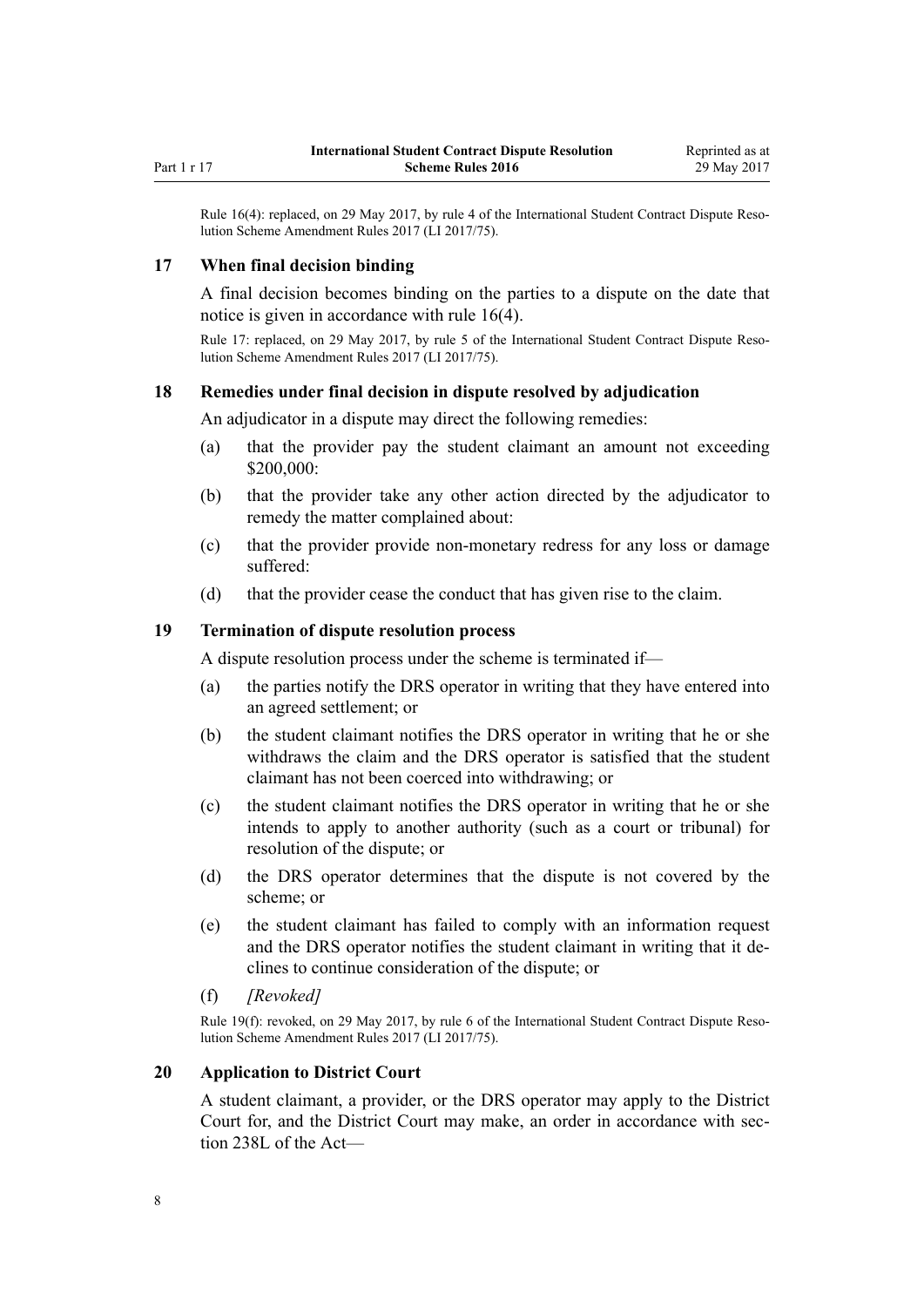- <span id="page-8-0"></span>(a) requiring a provider to comply with the rules of the DRS; or
- (b) requiring a claimant or provider to give effect to any binding resolution; or
- (c) modifying a resolution where its terms are manifestly unreasonable, before giving effect to it.

# **Part 2 Administration of scheme**

#### **21 Functions of DRS operator**

- (1) The core functions of the DRS operator are to—
	- (a) provide an independent scheme for resolving disputes between international students and education providers that fall within the scheme's jurisdiction; and
	- (b) operate the scheme in accordance with the scheme's purpose and these rules; and
	- (c) resolve, or assist in resolving, disputes under the scheme by agreement between the parties or, if applicable, by adjudication.
- (2) Other functions of the DRS operator include—
	- (a) to promote and publicise the scheme; and
	- (b) to monitor compliance with these rules; and
	- (c) to monitor and report on the effectiveness of the scheme; and
	- (d) to carry out any other function of the scheme under these rules.

#### **22 Powers of DRS operator**

- (1) The DRS operator has the powers specifically conferred by these rules and other powers necessary for performing its functions under these rules.
- (2) The DRS operator may delegate the performance and exercise of its functions and powers under these rules to any person who is appointed to perform or exercise them, except a function or power that under these rules must be performed or exercised by an adjudicator.

#### **23 DRS operator may extend time frames**

The DRS operator may, if it thinks fit, extend the time within which something must be done under these rules in relation to consideration or resolution of a dispute.

## **24 Appointees of DRS operator**

(1) The DRS operator must appoint sufficient numbers of adjudicators and mediators to ensure the effective functioning of the scheme.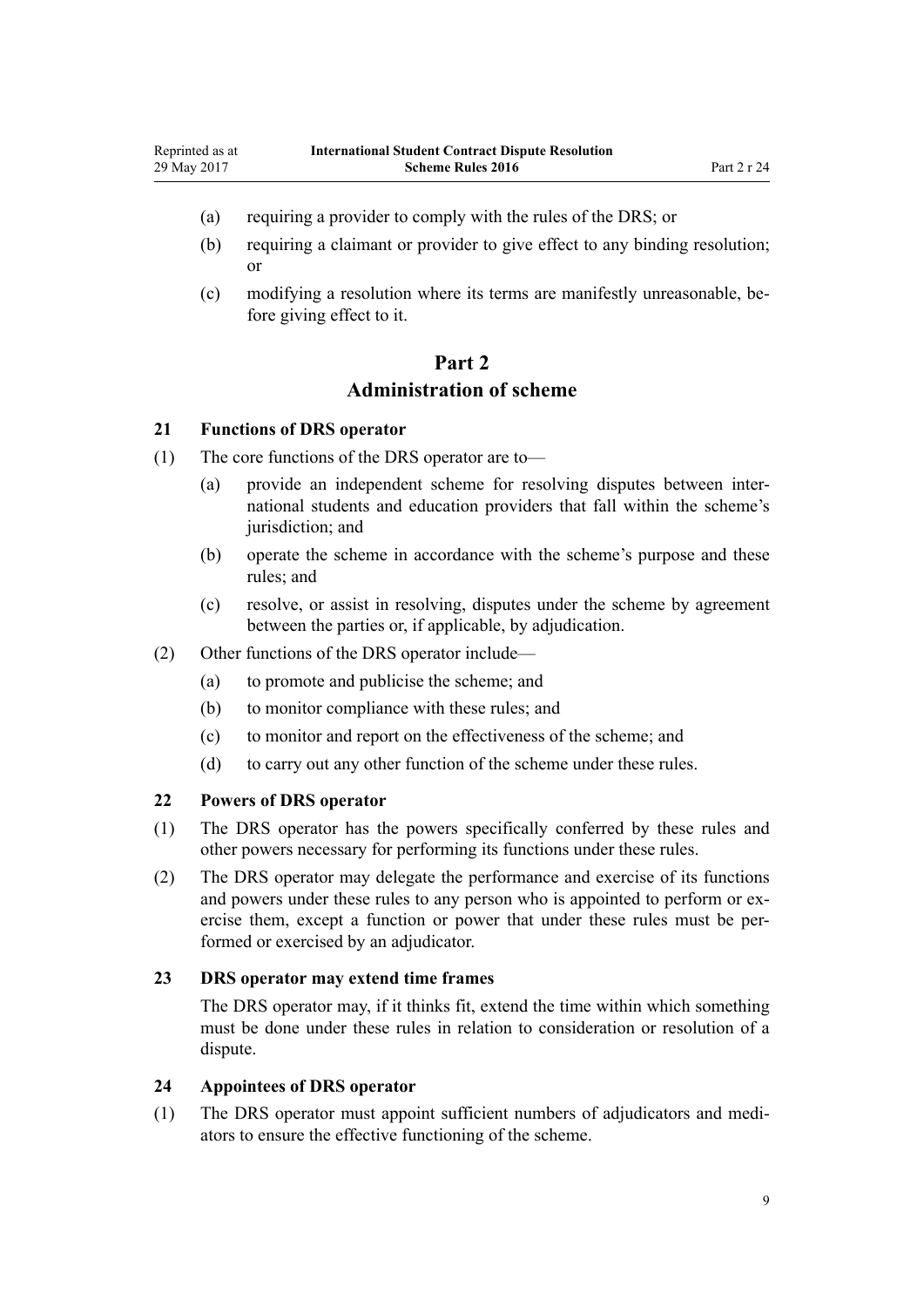- <span id="page-9-0"></span>(2) In appointing an adjudicator or a mediator, the DRS operator must—
	- (a) consider a candidate's objectivity, qualifications, experience, and personal qualities (including the ability to communicate and work effectively with people from diverse linguistic and cultural backgrounds); and
	- (b) appoint or engage only persons who are capable of performing the functions of an adjudicator or a mediator, as the case may be; and
	- (c) ensure that a person appointed or engaged is able to act independently.
- (3) The DRS operator is responsible for the actions of a person appointed by it to perform its functions under these rules.

#### **25 DRS operator must ensure accessibility of scheme**

- (1) The DRS operator must take all reasonable steps to ensure that international students and providers are fully aware of the scheme and know how to access it.
- (2) Where appropriate and at reasonable cost, the DRS operator may provide additional support (for example, interpretation or translation services or disability services) to ensure accessibility to the scheme.

## **26 DRS operator may publish case studies**

- (1) The DRS operator may, for the limited purposes set out in subclause (2), compile and publish case studies of disputes resolved by adjudication under the scheme, subject to appropriate safeguards and redactions for the purposes of privacy.
- (2) The purposes referred to in subclause (1) are—
	- (a) keeping providers, students, and other educational interest groups informed; and
	- (b) demonstrating the process of decision-making under the scheme and ensuring its transparency.

#### **27 DRS operator must report systemic issues, etc**

In the course of investigating a dispute or resolving a dispute by adjudication, the DRS operator must report to the code administrator, education quality assurance agencies, and government agencies as relevant—

- (a) any systemic issue that it identifies:
- (b) any serious misconduct by a provider that it identifies:
- (c) any breach of these rules by a provider.

#### **28 Annual report**

(1) The DRS operator must submit to the Minister, by September 30 in each year, an annual report for the year ending on 30 June of that year.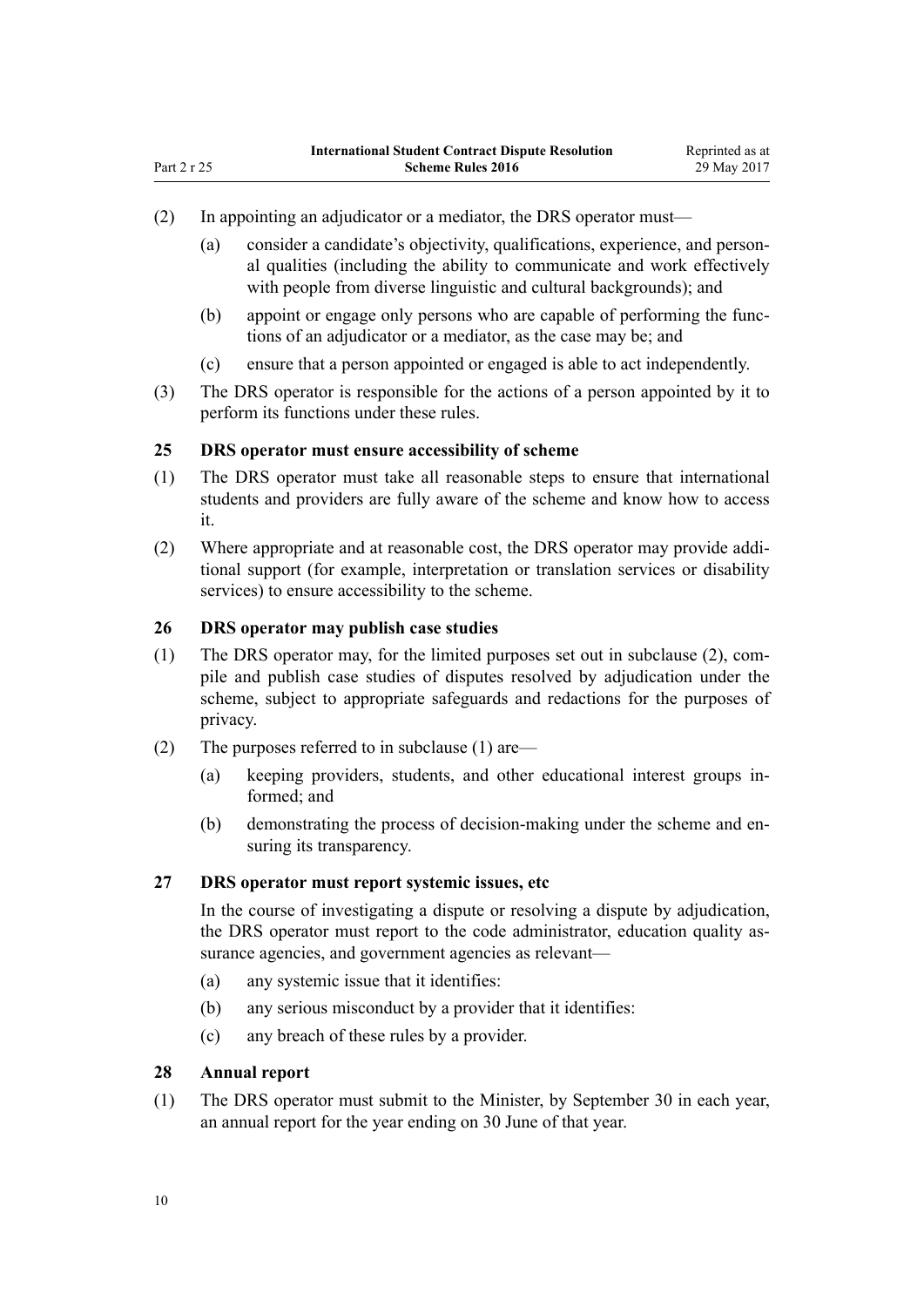- <span id="page-10-0"></span>(2) The annual report must include (but is not limited to) the following information relating to the year in question:
	- (a) the number of each of the following (broken down in each category by types of provider, that is, schools, private training establishments, institutes of technology and polytechnics, and universities):
		- (i) disputes accepted:
		- (ii) disputes not covered:
		- (iii) disputes resolved by negotiation:
		- (iv) disputes resolved by mediation:
		- (v) disputes resolved by adjudication:
	- (b) the average length of time taken to resolve a dispute by negotiation:
	- (c) the average length of time taken to resolve a dispute by mediation:
	- (d) the average length of time taken to resolve a dispute by adjudication:
	- (e) examples of typical cases, subject to appropriate safeguards and redaction to preserve privacy:
	- (f) financial statements prepared in accordance with generally accepted accounting practice that demonstrate how the funding of the DRS operator has been applied:
	- (g) any systemic issues or serious misconduct by providers identified in the course of investigating a dispute or resolving a dispute by adjudication, and how the DRS operator dealt with the systemic issues or misconduct:
	- (h) the result of any independent review completed during the reporting year.
- (3) The DRS operator must make copies of its annual report available for inspection by the public without charge, for example, on a website.

#### **29 Monitoring operation of scheme**

- (1) The DRS operator must have a process for receiving and resolving complaints about the operation of the scheme and must publicise that process.
- (2) The DRS must—
	- (a) conduct regular client satisfaction surveys for measuring the quality of processes under the scheme, the durability of the outcomes under the scheme, and any other appropriate performance indicators; and
	- (b) publish the results.
- (3) A provider or an international student who is dissatisfied with the operation of the scheme or the performance of the DRS operator may complain to the Ministry of Education, but this process must not be used to challenge the outcome in a particular dispute.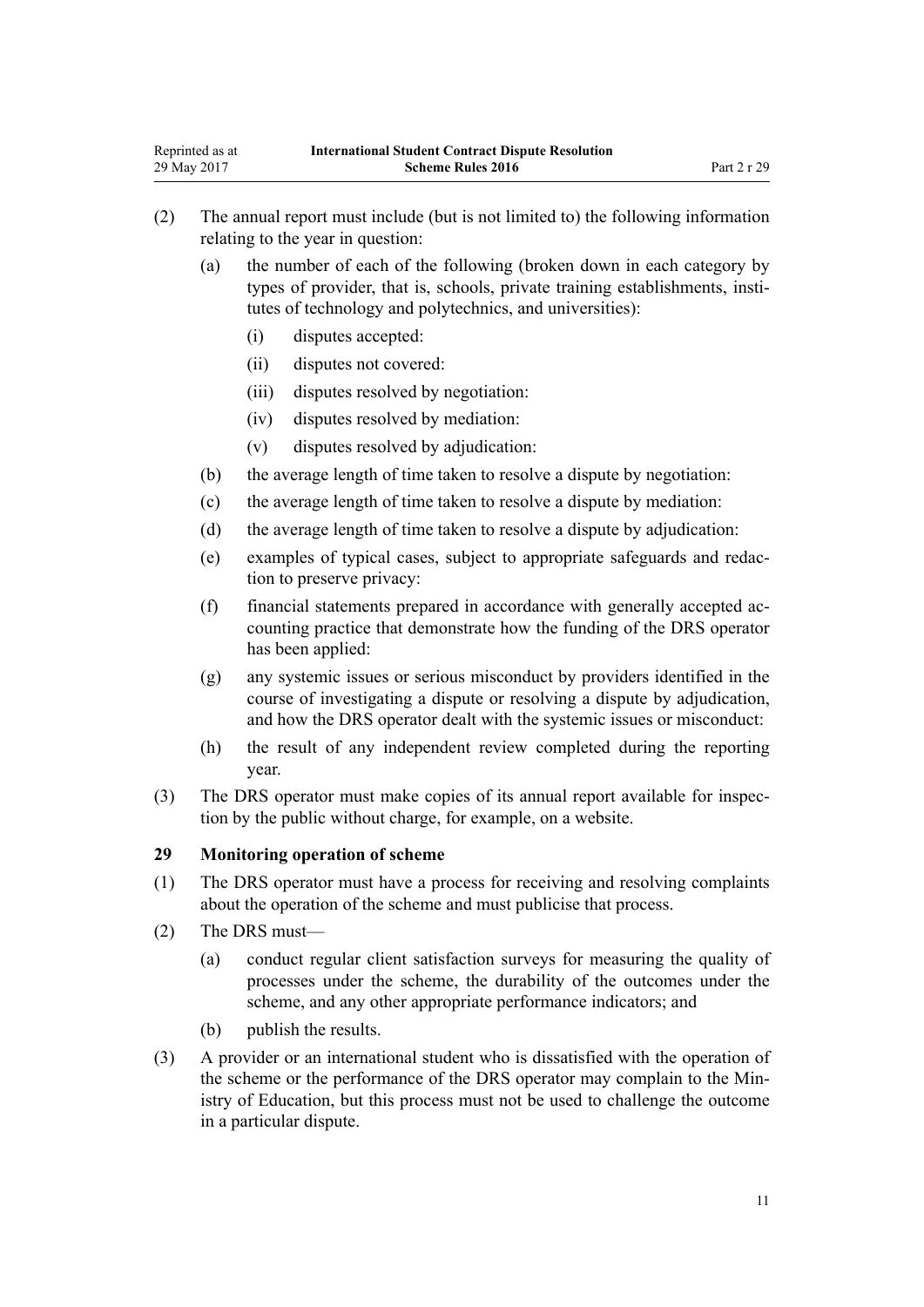|             | <b>International Student Contract Dispute Resolution</b> | Reprinted as at |
|-------------|----------------------------------------------------------|-----------------|
| Part 2 r 29 | <b>Scheme Rules 2016</b>                                 | 29 May 2017     |

(4) The DRS operator must co-operate with any person or agency appointed by the Minister to carry out an independent review of the scheme and its operation.

> Michael Webster, Clerk of the Executive Council.

Issued under the authority of the [Legislation Act 2012](http://prd-lgnz-nlb.prd.pco.net.nz/pdflink.aspx?id=DLM2997643). Date of notification in *Gazette*: 10 March 2016.